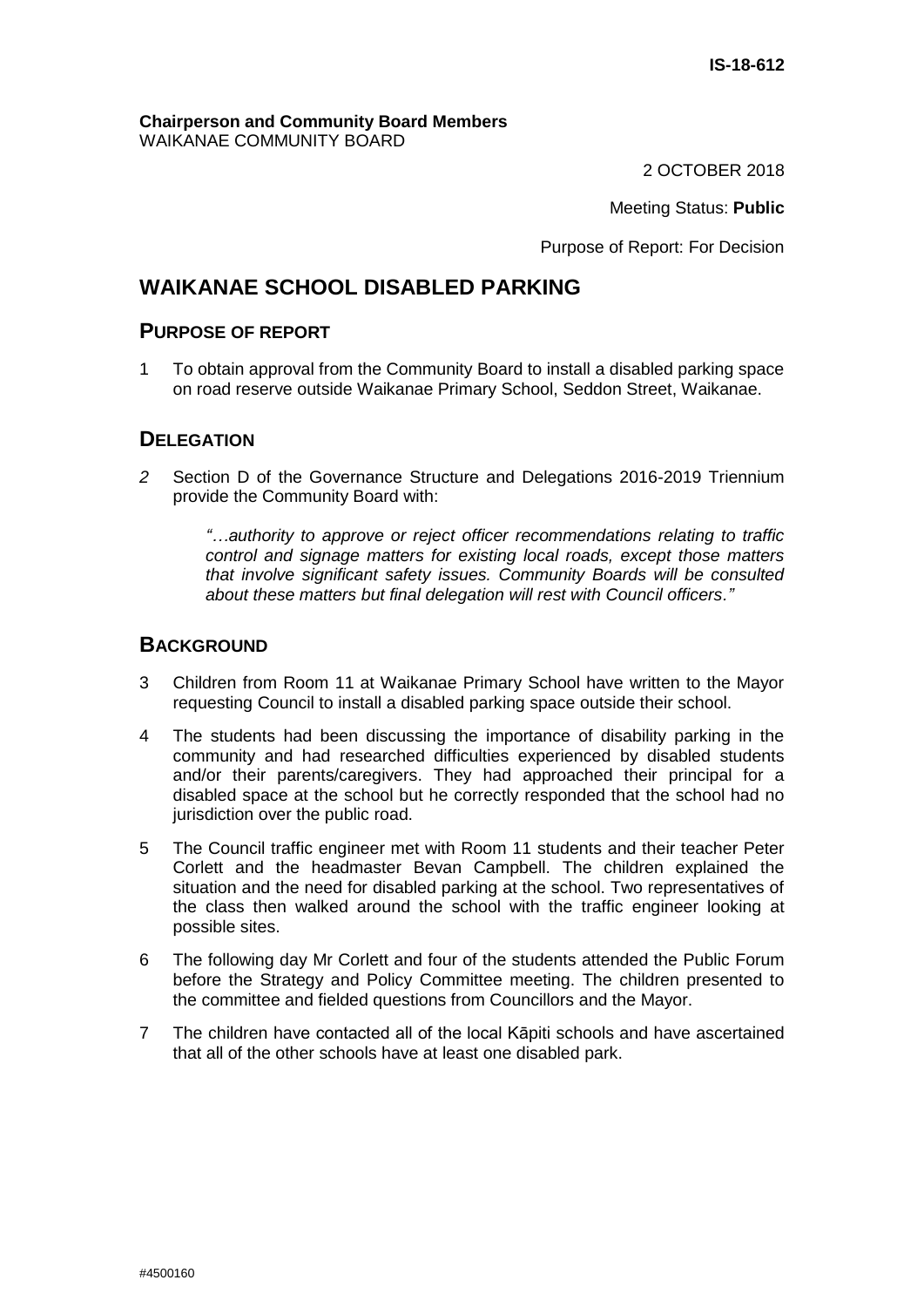## **ISSUES AND OPTIONS**

#### **Issues**

- 8 Waikanae Primary School is bounded by roads on four sides which provides approximately 145 on street parking spaces. This includes three spaces which are used as a designated school drop off zone morning and afternoon and two disabled spaces right outside the Waikanae Play Centre on Hira Street. The school has no onsite parking provision and any flat areas close to road access points are playground areas unsuitable for converting in to parking spaces.
- 9 Under the District Plan any consent for a new build would require a) 1 disabled space where 10 or less carpark spaces are provided; b) 2 where between 11 and 100 carpark spaces are provided, plus 1 additional park for every additional 50 carparks, or part thereof, where more than 100 carpark spaces are provided. So while all the parking is being provided by Council on street parking it is certainly not unreasonable for the school to ask for at least one disabled space.
- 10 New Zealand Standard AS/NZS 2890.6 2009 (Off-street parking for people with disabilities) specifies the size and shape for disabled spaces. This is 2.4 m x 5m plus a 1.1m wide shared area on one side of the space for angle parking. And 2.4m x 5m plus a 2.4m shared area at one end for a parallel space. These measurements have been used to assess the potential locations.
- 11 With the school having gates on four frontages there are potentially four locations for disabled parking spaces.

### Option 1

- 12 On Utauta Street by the side gate into school admin block.
- 13 This site is at the end of a row of angle parks with a No Parking area which could be used to provide the 1.1m shared area. There are two gates next to this space, one slightly wider which would provide good clearance for a wheel chair. It connects to good concrete footpaths and is on level ground.

## Option 2

- 14 On Seddon Street north of the vehicle crossing into the school.
- 15 This site is currently an unmarked parallel space north of the marked out school drop off zone. There is sufficient room to mark out the required 2.4m wide x 7.4m long disabled space. This site would be fine for disabled users who are able to walk or use crutches but would need footpath widening and other civil work to construct a wheel chair ramp. There is a wide asphalted vehicle crossing into the school playground which gives good access to the western side of the school.

## Option 3

- 16 On Hira Street east of the vehicle crossing into the School Hall
- 17 This site is currently an unmarked parallel space on the section of road between the hall access point and the bank of angle parking outside the kindergarten. This site would require a ramp and connecting path back to the main footpath for wheel chair use. It is close to the existing pedestrian gate and double vehicle gates in to the school and ideal for anyone visiting the school hall. It links to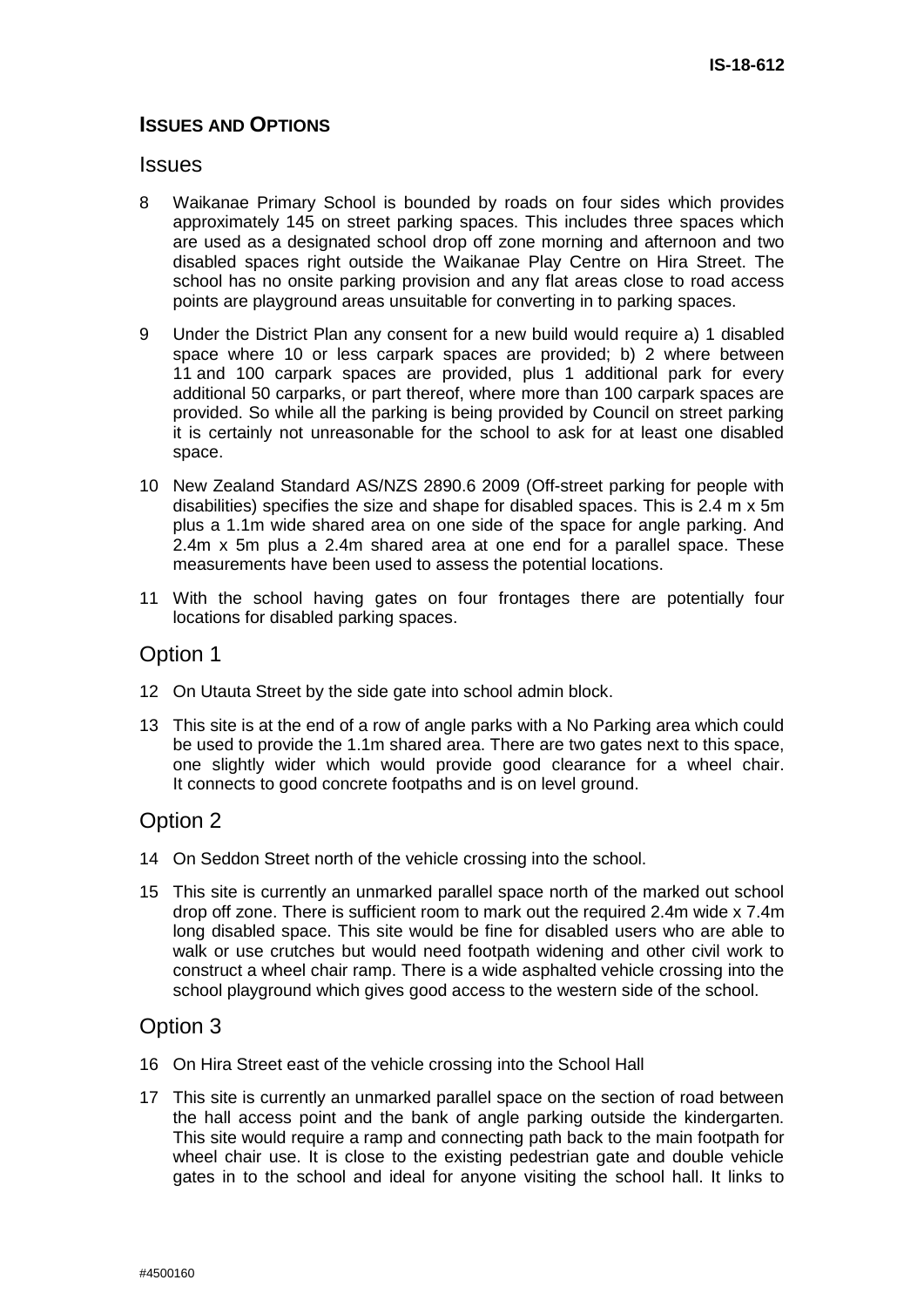concrete and asphalt paths and playground areas and provides reasonably flat access to the middle of the school.

## Option 4

- 18 On Winara Avenue between the school "Kea Crossing" and the entrance into the childcare centre.
- 19 This site is currently an unmarked parallel space north of the pedestrian Kea Crossing (The kea crossing only operates when a school patrol and two fluorescent orange crossing point flag signs are present otherwise it is treated like any other section of road). There is sufficient room to mark out the required 2.4m wide x 7.4m long disabled space and still retain two other on street spaces. Again this site would require a ramp and footpath widening for wheel chair use. It is located next to the western pedestrian gate into the school and connected to the school by a 1.5m wide concrete footpath. The distance to the nearest classroom is over 65m and the footpath drops approximately 4m over that distance so it is too steep and narrow in places for regular wheel chair use.

## Preferred Option

20 Council officers favour Option 2 on Seddon Street as it is closest to the main entrance to the school and on one of the wider roads bordering the school.

#### **CONSIDERATIONS**

#### Legal considerations

21 There are no legal considerations other than ensuring any new road-markings are installed in accordance with New Zealand Transport Agency Guidelines and New Zealand Traffic Regulations.

#### Financial considerations

22 The work can be funded from the current 2018/2019 budgets to install a space compliant with NZ Standards specifications.

### **SIGNIFICANCE AND ENGAGEMENT**

#### Significance policy

*23* This matter has a low level of significance under Council's Significance and Engagement Policy.

#### Consultation already undertaken

24 The school, as the effected neighbour on all four streets, is fully in support of the disabled space. The letters from the children of Room 11 were sent to the Mayor and followed up with their petitioning the Mayor and Councillors at the public forum.

## **Publicity**

25 This is a good public interest story where the project has been developed and promoted by the children of Room 11 Waikanae School so a media release will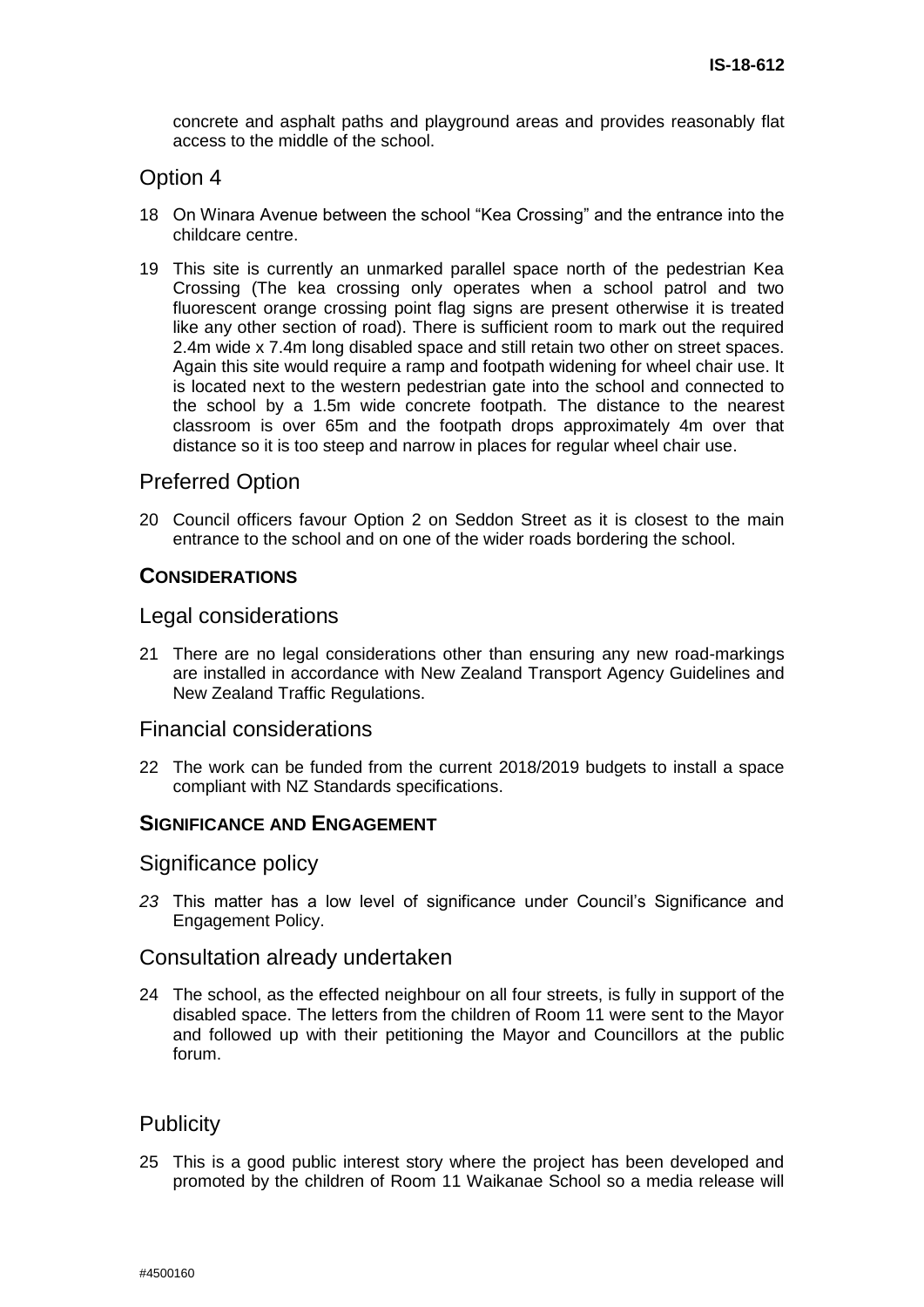be developed if the disabled space is approved. The school could also inform their own community via their regular newsletters and website.

## **RECOMMENDATIONS**

- 26 That the Waikanae Community Board approves the following parking restrictions for ratification by Council:
	- 26.1 Installation of a single disabled parking bay on Seddon Street shown as Option 2 on the plan in Appendix 1 of report IS-18-612.

#### **Report prepared by Approved for submission Approved for submission**

| Gary Adams              | Janice McDougall                                         | Sean Mallon                                            |
|-------------------------|----------------------------------------------------------|--------------------------------------------------------|
| <b>Traffic Engineer</b> | <b>Acting Group Manager</b><br><b>Corporate Services</b> | <b>Group Manager</b><br><b>Infrastructure Services</b> |

## **ATTACHMENTS**

Appendix 1 Location Plan of Options 1 to 4 Waikanae School